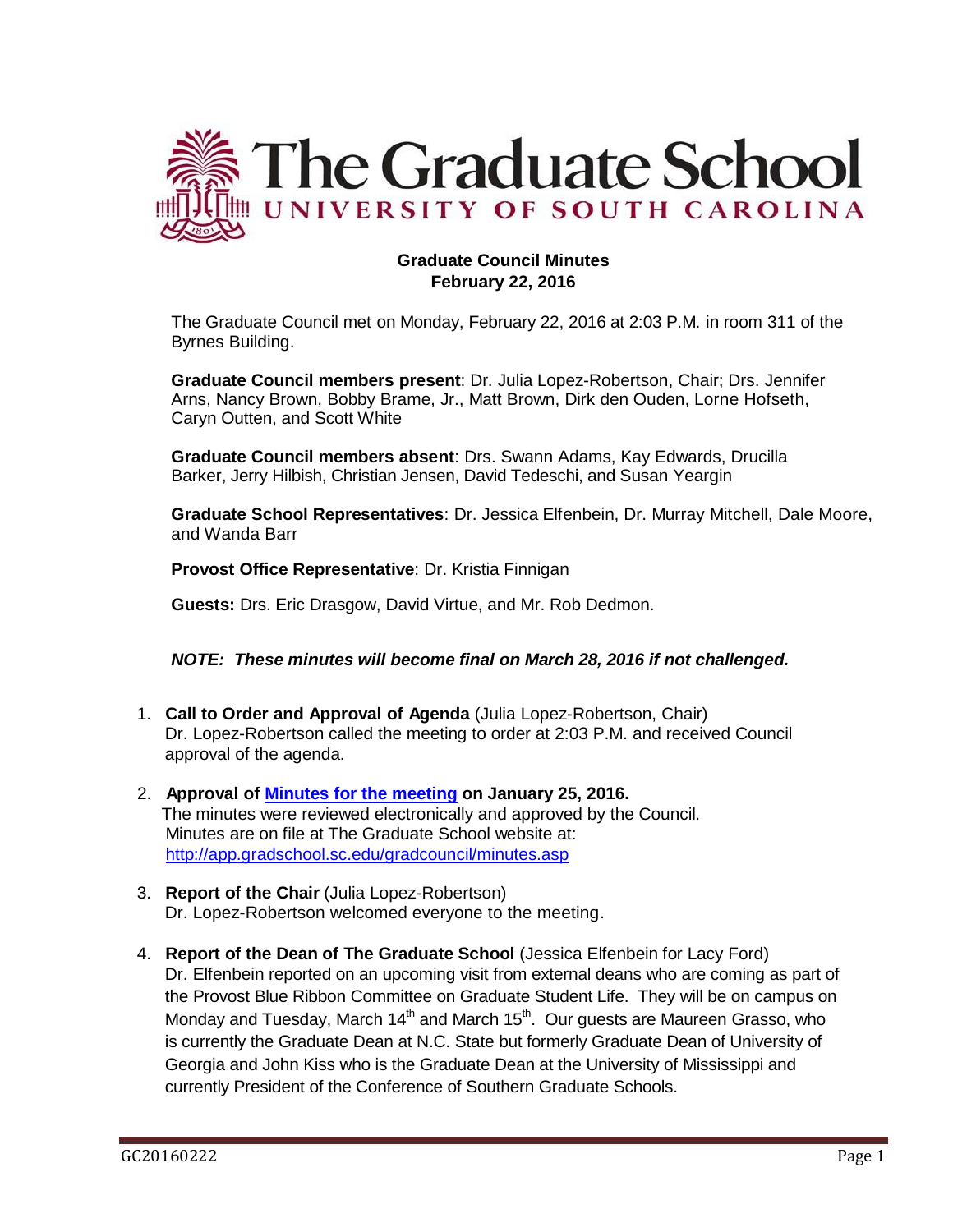We are hoping to find time in the schedule for a 60 minute drop-in. We would like for you to find time to come talk with them since they are trying to help us with the "soup to nuts" on how we might improve the graduate student life experience. Your input is important. Many of you had the opportunity to participate in the focus group that we held in January, but you may have other insights that you'd like to share. I will be following up on this in the next week or so regarding scheduling.

The Graduate School is going to be hiring a half-time Associate Dean to work on Professional Development. This is related, as well, to the early findings of the Provost Blue Ribbon Committee on Graduate Student Life. The one thing that all five subcommittees were very clear on is that we are not doing enough to help our graduate students at all levels to insure that they have the skills that they need for a range of kinds of careers. We just received the approval to hire. This will be a half-time faculty position to include a two course buyout and a summer supplement. If you know anyone who might be interested in this position, please pass this information along. This will be posted on the Graduate School's website and shortly, we hope, on the Provost Office's website as well.

- 5. **Report of the Associate Dean / Secretary of the Graduate Council** (Murray Mitchell) Dr. Mitchell reported that a number of people attended the Conference of Southern Graduate Schools conference this past weekend in Charlotte, NC. More information will follow under New Business.
- 6. **Report of the Graduate Student Association Representative** (Brittany Walter) Brittany Walter stated Andrew Fogner had to step down from the Graduate Student Association due to academic responsibilities. They are working on moving things around and working on finalizing Graduate Student Week. Upon completion, the information will be share with Graduate Council.

Dr. Elfenbein added that Graduate Student Day is at the end of Graduate Student Week, scheduled for April  $8<sup>th</sup>$ . As an FYI, she informed the Graduate Council that the format for Graduate Student Day is being changed for 2017. There will be a university-wide Research Day--which is going to encompass Discovery Day and Graduate Student Day.

Many members of the Graduate Council asked why the change in format and expressed concerns, as well as, disappointment in the change of the Graduate Student Day format.

Dr. Elfenbein explained that she didn't know why the change came about but was informed that the change had happened. There will be a meeting on March 6, and she will know more after the meeting. She doesn't think that this change is open for discussion or debate. The decision has already been made for 2017. It is her understanding that the Vice President for Research Office will be organizing it going forward. She's heard that it will take place at the Convention Center, and she doesn't know what motivated the change. The Graduate School was not consulted in this change of format.

Dr. Elfenbein stated that any member of the Graduate Council is welcome to accompany The Graduate School to the meeting on March 6. Her guess is that there won't be much room for discussion for 2017, but she could be mistaken. They have put together an executive summary of what Graduate Student Day currently entails. This summary will be included in the minutes.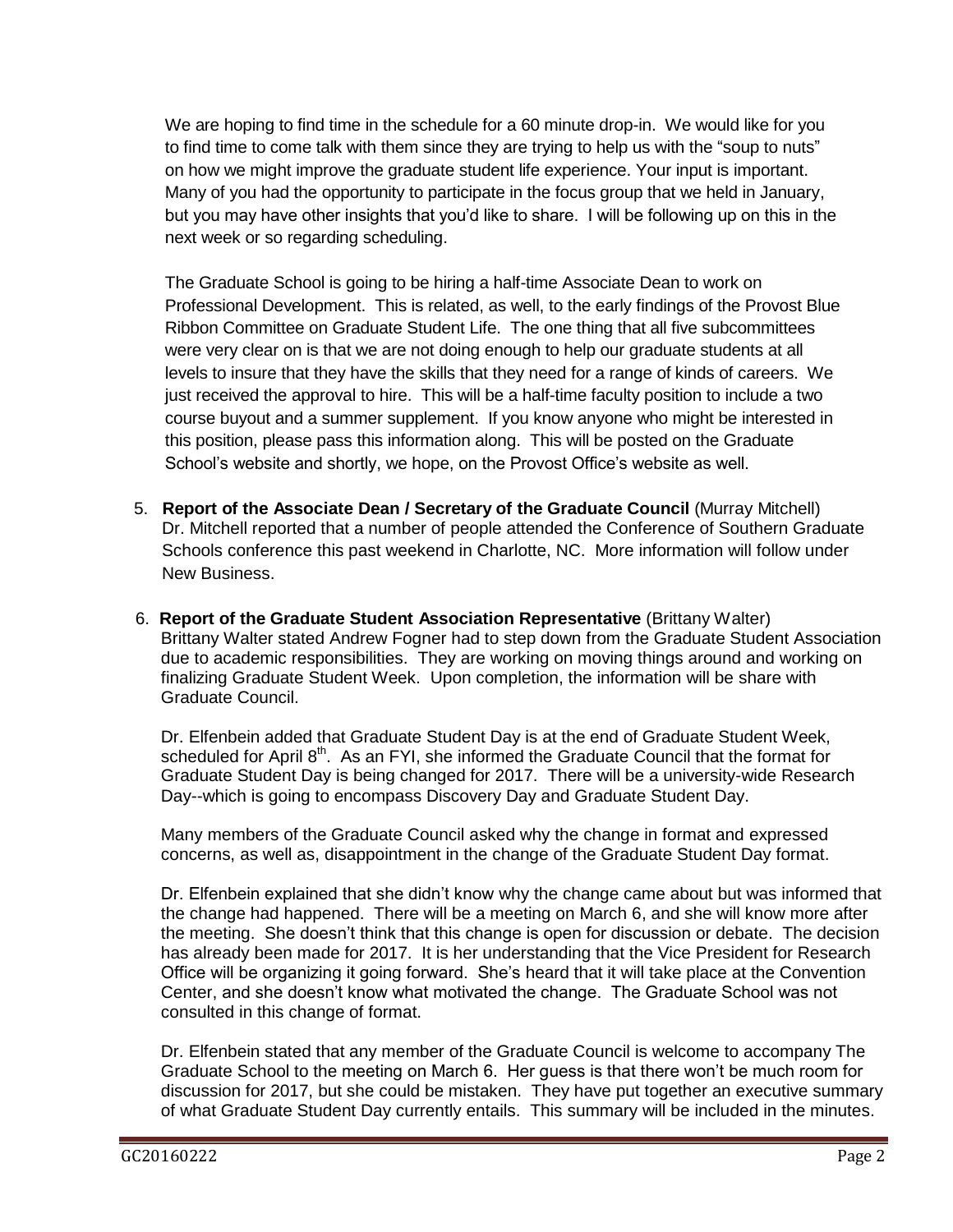The summary may prove to be helpful since we filled all 180 presentation slots. If our space becomes confined, that will create another set of pressures on us. There are certain groups that have a built-in requirement to present at Graduate Student Day. These groups include all the SPARC recipients and starting this year, the Civic Scholars. There are people who are required as part of their program to present at Graduate Student Day. She is not sure about the space provisions but hopes everyone can be accommodated. They learned about the format change from Dr. Ford and will follow up for more details.

Dr. Mitchell offered that this is part of the identity of what the Graduate Council has been to this point in time. Graduate Council has been a passive reactionary body as opposed to a group that has been involved with and a voice in these kinds of policies; so, he thinks that this is a good opportunity to at least express that position. That said, the Graduate Council is an advisory group. The final decision does not rest with this Council. Graduate Council offers advice to the Dean of Graduate Studies. However, he feels that a response is warranted if the Council deems appropriate.

The key point is that the Graduate School received this information and did not initiate nor participate in the development of this perspective. It has not been represented as being taken away but rather increasing the size of and scope of what's going to happen. It was added to as opposed to taken away. At least that is the perspective that has been presented. The resources of the Office of Vice President of Research might be able to do things like rent out the Convention Center which has not been done previously. They might, in fact, be able to bring a Nobel Laureate to speak and elevate the profile for everyone is another perspective. This change has not been presented or thought of as "doing something *to* graduate students," rather, this may be an opportunity to "do something *for* graduate students." [http://gradschool.sc.edu/facstaff/gradcouncil/2015/Graduate Student Day Summary.pdf](http://gradschool.sc.edu/facstaff/gradcouncil/2015/Graduate%20Student%20Day%20Summary.pdf)

7. **Report of the Academic Policy and Practices Committee** (Matt Brown)

Dr. Matt Brown updated the Graduate Council on the policy change regarding Enrollment in Courses for Audit. The Committee has agreed that a course taken for audit cannot be used on a program of study to satisfy degree requirements unless it has been retaken for credit. In addition, no credit may be earned for an audited course by examination.

The proposal was unanimously supported by vote of the Graduate Council.

[http://gradschool.sc.edu/facstaff/gradcouncil/2015/Enrollment for Courses for Audit.pdf](http://gradschool.sc.edu/facstaff/gradcouncil/2015/Enrollment%20for%20Courses%20for%20Audit.pdf)

8. **Report of the Committee on 500/600 Level Courses, Distance Education and Special Courses** (Murray Mitchell)

# **500/600 Level Courses**

 **LING 542** (3) Research on Language Conflict and Language Rights (New Course Proposal: Fall 2016)

## **Distance Education Delivery**

**HPEB 502** (3) Applied Aspects of Human Nutrition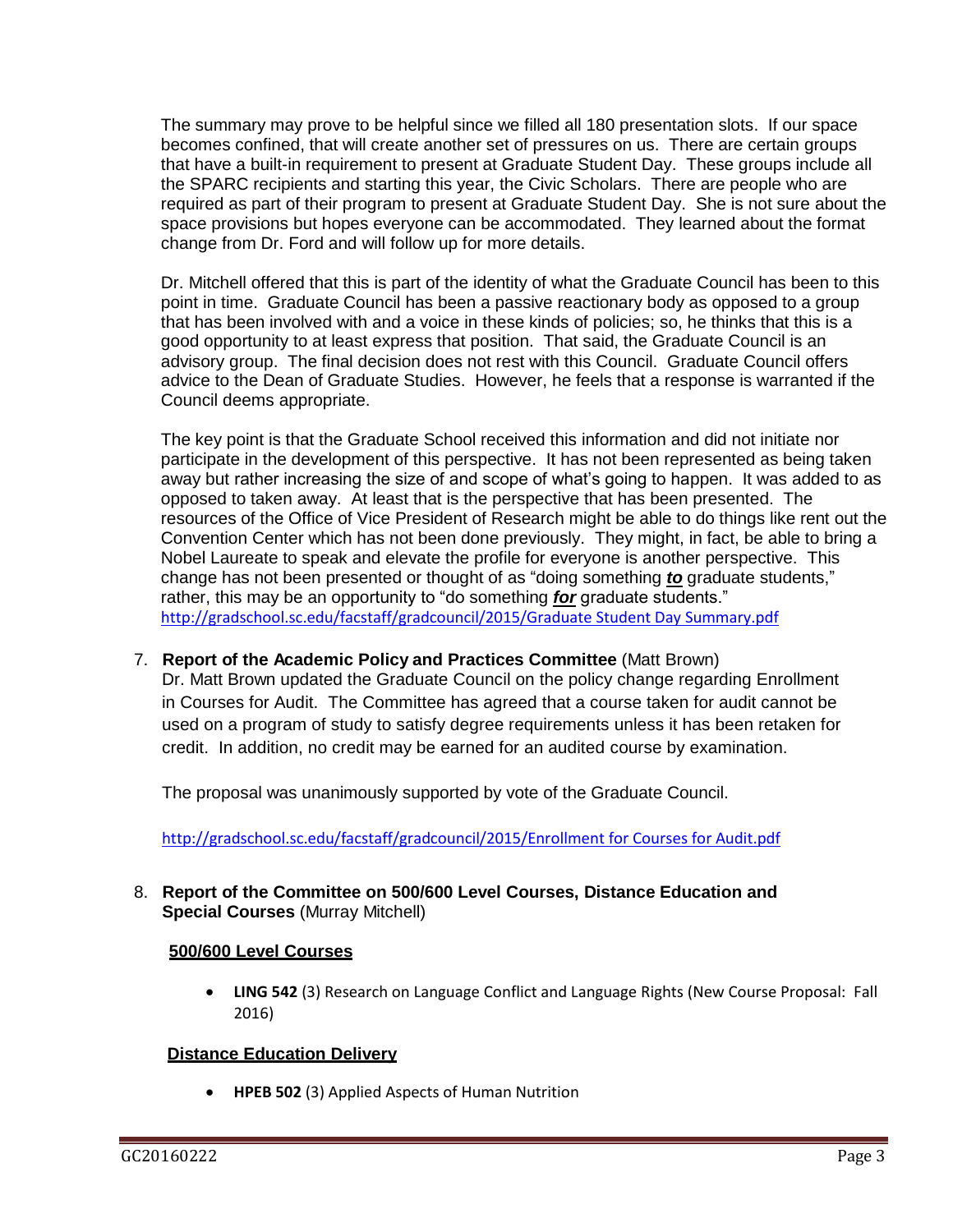## **Special Topics Courses**

- **ENHS 793** (3) Environmental Nanoscience (Fall 2016)
- **ENVR 800** (3) Earth Resource Management (Fall 2016)
- **PUBH 791** (3) History of Public Health, Medicine, and Nursing (Fall 2016)

#### **Two Issues for Consideration:**

- Should a copy of the syllabus be required for a special topics course?
- Should a graduate level special topics course be approved at the Graduate School prior to being added to the schedule by the Registrar?

## *Graduate Council unanimously approved both of these issues for consideration regarding Special Topics Courses.*

9. **Associate Graduate Faculty Nominations** (Murray Mitchell)

None.

## 10. **Fellowships and Scholarships Committee** (Heather Brandt)

Dr. Heather Brandt was absent but Dr. Elfenbein reported that the Fellowship and Scholarships Committee would be meeting to consider the second round of Presidential Fellowship nominees on February  $23^{\text{rd}}$ . This is a banner year as they have now exceeded 80 nominees in the first two rounds. The third round closes on March  $4<sup>th</sup>$ .

The Southern Regional Education Board doctoral scholarships and dissertation fellowships nomination period is open right now. Students can self-nominate. All applications go through the SREB's office in Atlanta, GA. They then send The Graduate School all of the completed applications. The Graduate School will vet them to make sure that the programs are able and want to provide the support required as a match.

# 11. **Report of Science, Math, and Related Professional Programs Committee** (David

#### Tedeschi)

Dr. David Tedeschi was absent but Dr. Mitchell reported on his behalf that this committee has gone two months in a row with no proposal submissions.

## 12. **Report of the Humanities, Social Sciences, Education, and Related Professional Programs Committee** (Drucilla Barker)

Below is a list of proposals reviewed by the Committee. Each curricular action can be viewed at this Public Agenda review site: [https://www.sc.edu/programproposal/gradagenda/?id=11.](https://www.sc.edu/programproposal/gradagenda/?id=11)

At this Public Agenda link, the individual proposals are not live-linked, but agenda items are listed in alphabetical order. To view the full proposals, GC members and Committee Chairs still need to go to the Committee Review site, and filter for "Committees", then for the "Committee" called "Added to Grad Council agenda."

Dr. Drucilla Barker was absent but Dr. Mitchell presented for her: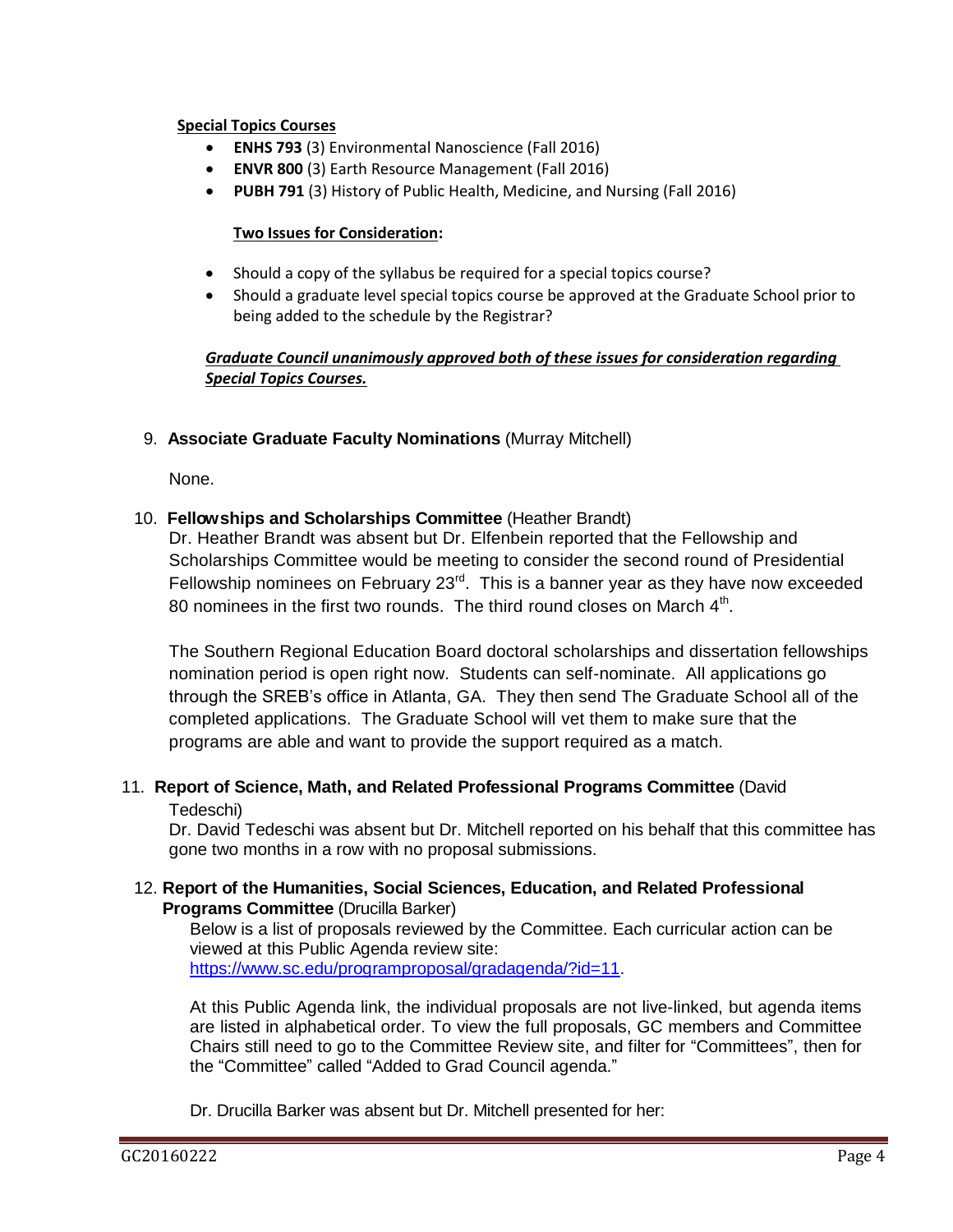- **EDET 899** (1-12) Dissertation Preparation (New Course Proposal: Fall 2016)
- **EDTE 776** (3) Educating African-American Students (Course Change: Distance and grading scale: Fall 2017)
- **MUED 793** (3) Topics in Music Education (New Course Proposal: Summer 2016)

# *These three proposals were unanimously approved by Graduate Council.*

**Curriculum and Instruction Ed.D. Degree Program** 

*This proposal will be returned for a minor revision/edit (remove the dissertation piece) and should be re-submitted for approval with no further discussion required.*

13. **Report of the Grievances, Appeals and Petitions Committee** (Nancy Brown)

No report.

## 14. **Other Committee Reports**

No report.

## 15**. Old Business**

No report.

#### 16. **New Business**

Dr. Elfenbein reported on the Conference of Southern Graduate Schools. Eleven people from the University of South Carolina attended the conference in Charlotte, NC. USC was the largest cohort there because The Graduate School invited all six of the Provost Blue Ribbon sub-committee co-chairs to attend as their guests. The only way to begin to affect changes in graduate education and the culture for graduate students on this campus is by allowing more of us to sing from the same sheet of music and hear some of the same current issues that affect graduate education across the country.

Dr. Mitchell offered that one place that the University of South Carolina is off the mark is with the 500/600 level classes. There seems to be a general reaction that there should be more than just an additional assignment but there should also be additional learning outcomes. The expectation should be for graduate students to be assigned some sort of additional "work product' and at least one additional learning outcome that would logically be matched up with that additional assignment. We need to find a way to get that information out so all of a sudden it's not a brick wall to people when all of their 500/600 level classes come back and try to offer some guidance.

An additional question that came up was regarding graduate assistants teaching graduate level classes. He recently received a proposal for a graduate student to teach a 700 level class. While attending the SACS COC, he asked if there was a specific policy or guideline that stated that a graduate assistant could not teach a 700 level class, he was told that there was such a policy (and graduate assistants should not be teaching graduate level classes), but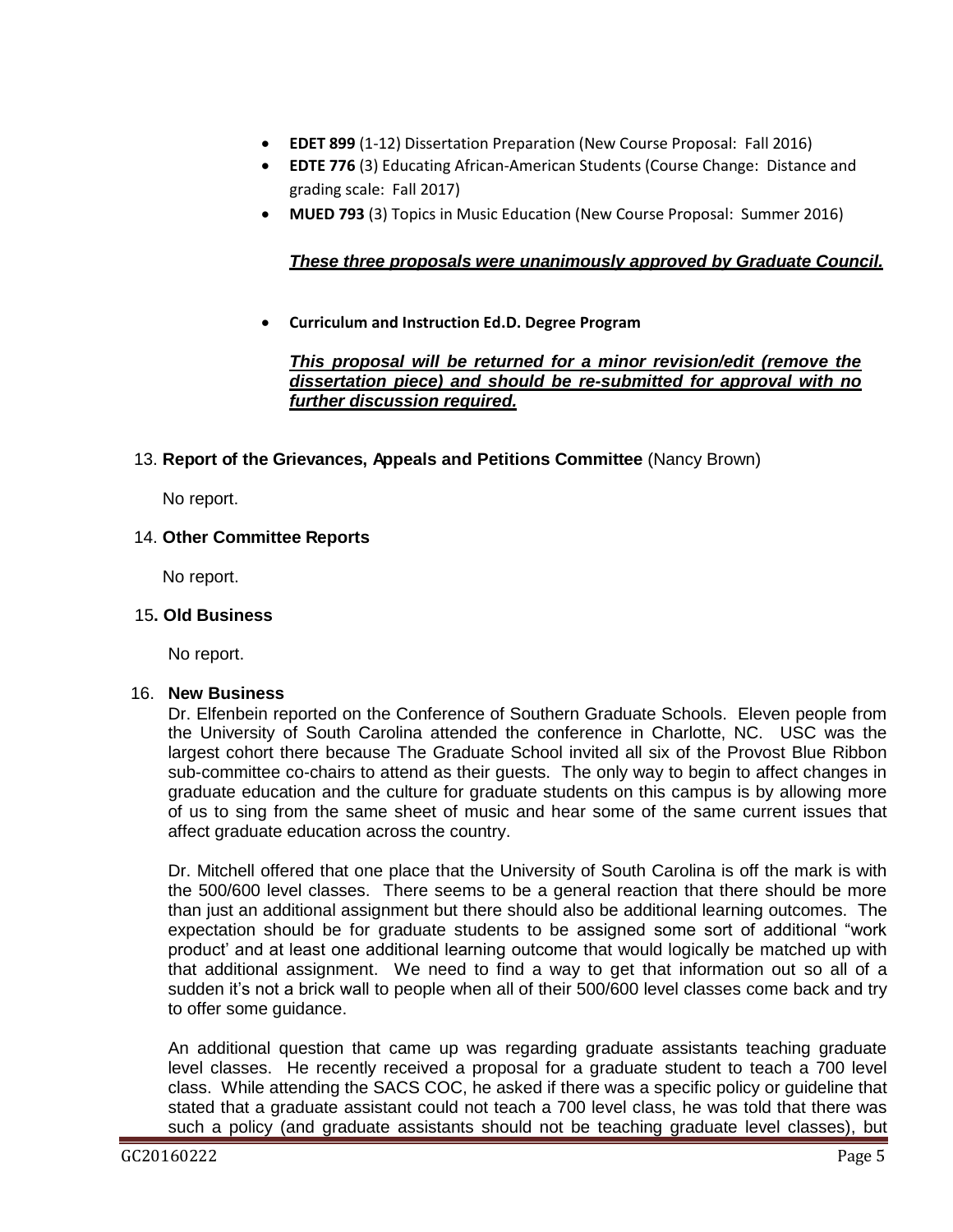received no specifics. He is still waiting for some guidance from SACS.

Another issue that arose is regarding an accelerated Bachelor/Master's program. A student can take up to 12 hours of graduate credit that would apply to both an undergraduate degree and a graduate degree. The question arose that if the student stays on at the same place and has 120 hours towards the undergraduate degree and 30 hour Master's degree, some SACS reviewers would look for a total of 150 hours. If the student has shared 12 hours (shared between degrees), he/she may not have 150 hours. The question was posed if that was a problem. The response was that it depends. If the reviewer is harsh, there will be a problem. If the reviewer is flexible, there will be no problem. It just depends. The question was raised why SACS hasn't done something about this. At SACS' last meeting, a proposal was offered and voted on. It received negative feedback and was rescinded. There still currently is no firm guideline.

Dr. Elfenbein added that to be on the safe side, SACS recommends that you have 150 credits, not 138. The Graduate School has received some pressure in the last year to increase the number of credits from 12 to 15 that can be taken by an advanced undergraduate toward the dual degree. She feels that the University must be very mindful of that. That may not be a direction that we want to be going. Dr. Maurice Eftink, the presenter, just retired after 12 years as dean of Ole Miss' graduate school and then as an associate provost who participated in many SACS visitations. He is not a SACS representative, per se, just an experienced SACS reviewer.

Dr. Mitchell discussed DegreeWorks, a popular advising tool already being used with undergraduate students, is now being used for graduate level students in many programs across the southeast. It's a more accessible place to generate reports for courses that are about to expire or for GPA's that have fallen below a 3.0. DegreeWorks can also send automated emails to let students know that there is a problem. It's good for lock-step programs, but, may be less helpful for doctoral programs that are much more flexible. He is exploring these possibilities with the registrar, Aaron Marterer.

Dr. Elfenbein noted that one thing that is likely to happen as part of the Provost Blue Ribbon Committee is that within the five subcommittees is Masters Education. It seems likely that the Program of Study will be put on-line. DegreeWorks might be the way to make that doable. The University has got to start somewhere and that is as good a place as any to begin.

Another issue is continuous enrollment requirements. USC currently does not require continuous enrollment in all graduate degree programs. Thus, our numbers may not be as accurate as to how many students are seeking degrees. Last count, we know that we have around 6500 as of a particular day in the fall semester. There are a lot of people who are not currently enrolled. There could possibly be about a 1000 more student than we know about.

USC could definitely benefit from going with continuous enrollment requirements. We heard about a number of interesting examples of institutions that in the last few years put in place continuous enrollment requirements. Often because they found through the survey of their own doctorates that their time to degree was slower than peers at aspirant peers. We are looking now at our own survey of doctorate students to see where we fall on time to degree. Schools with continuous enrollment requirements require enrollment of two to three credits each semester. If students don't do that and then want to come back to pursue their degrees, the reinstatement fee exceeds what it would have cost them to have been enrolled at whatever level in those two or three credits. We need to change behaviors and encourage students to